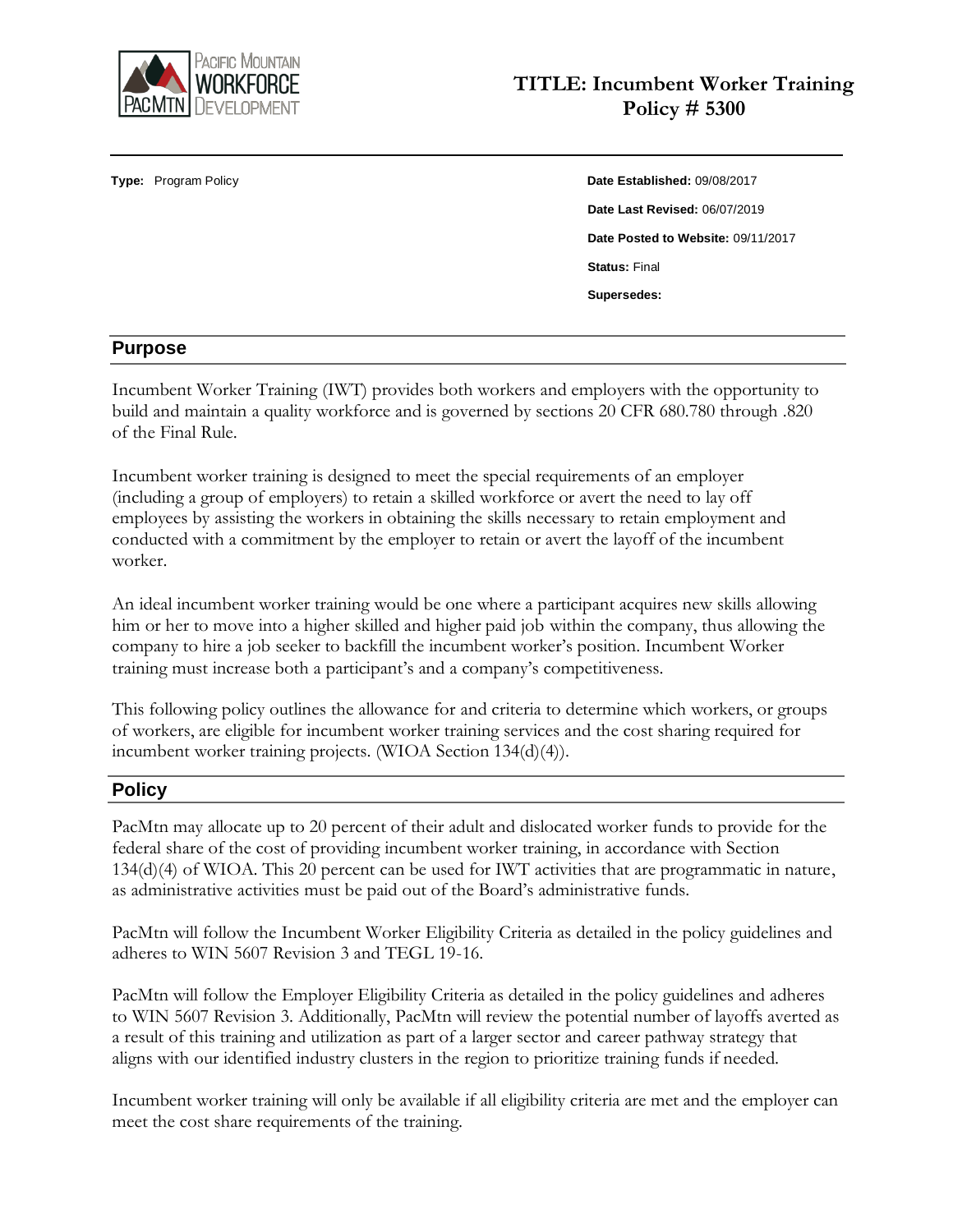PacMtn will utilize Rapid Response funds for layoff aversion and WIOA Governor's discretionary funds for incumbent worker training activities according to WIOA Section 134(a)(3)(A)(i), if need is identified and funding opportunities are available.

## **Policy Guidelines**

#### **Incumbent Worker Eligibility Criteria:**

An incumbent worker must be:

- 1. Employed;
- 2. Meet the Fair Standards Act requirements for an employer-employee relationship http://www.dol.gov/ and
- 3. Have an established employment history with the employer for six (6) months or more.

An incumbent worker does not have to meet the eligibility requirements for career and training services for adults and dislocated workers under WIOA, unless also enrolled as a participant in the WIOA adult or dislocated worker program.

If incumbent worker training is provided to a cohort of employees, not every employee in the cohort must have an established employment history with the employer for six months or more as long as a majority (51 percent or more) of the employees being trained meet the employment history requirement.

#### **IWT is not permitted to be used to provide the occupational training a new hire needs.**

## **Employer Eligibility Criteria:**

PacMtn must determine an employer's eligibility for participating in IWT based on the following factors which help to evaluate whether training would increase the competitiveness of the employees or both the employees and the employer:

- 1. The characteristics of the incumbent workers to be trained and how historically they represent individuals with barriers and how such individuals would benefit from retention or advancement. Consideration should be given to employers who propose to put forth extra effort to train individuals with barriers to employment as defined in WIOA Section 3(24). (See Attachment A);
- 2. Provide a quality of training which would, whenever possible, allow the participant to gain industry-recognized training experience and/or lead to industry-recognized credentials and/ or an increase in wages;
- 3. The number of participants the employer plans to train or retrain;
- 4. The wage and benefit levels of participants (before and after training);
- 5. The occupation(s) for which incumbent worker training is being provided must be in demand;
- 6. The employer is:
	- a. In an in-demand industry as determined by ESD labor market information; or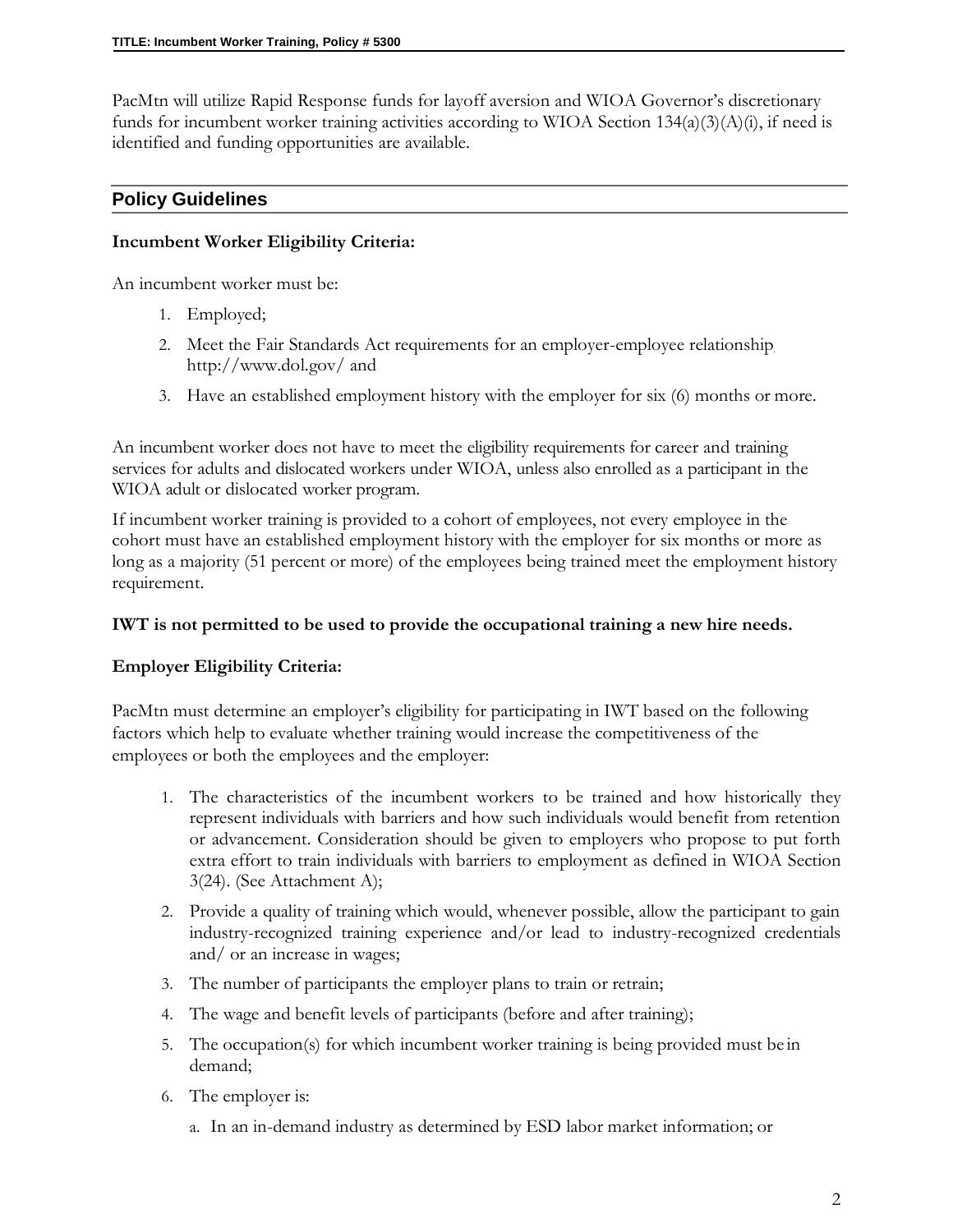- b. In an in-balance industry as determined by ESD labor market information; or
- c. In a declining industry, but there are compelling reasons (e.g., evidence of long-term viability of the employer) justifying investment in incumbent worker training.
- 7. The employer must not have laid off workers within 120 days to relocate to Washington from another state;
- 8. The employer is current in unemployment insurance and workers' compensation taxes, penalties, and/or interest or related payment plan.

PacMtn will also evaluate the potential number of layoffs averted as a result of this training and utilization as part of a larger sector and career pathway strategy that aligns with our identified industry clusters in the region to prioritize training funds if needed. PacMtn may also prioritize employers based on their overall efforts to develop a more competitive workforce within the region and those that show ongoing apprenticeship training models. Additionally, employers that show continued opportunities for incumbent workers to advance and increase wages within their company may be prioritized.

Each of the above factors leading to the approval of an incumbent worker training project with an employer must be documented and placed in the contract file.

Generally, IWT should be provided to private sector employers; however, there may be instances where non-profit and local government entities may be the recipients of IWT funds. For example, IWT may be used in the health care industry where hospitals are operated by non-profit or local government entities and a nursing upskilling opportunity is available.

## **Employer Share of Training Costs:**

Employers participating in incumbent worker training are required to pay the non-WIOA (nonfederal) share of the cost of providing training to their incumbent workers. (WIOA Sections 134(d)(4)(C) and 134(d)(4)(D) and proposed 20 CFR 680.820).

The employer share is based on the size of the workforce (wages paid to the participant while in training can be included as part of that share and the share can be provided as cash or in-kind that is fairly evaluated) as follows:

- o At least 10 percent of the cost for employers with 50 or fewer employees
- o At least 25 percent of the cost for employers with 51 to 100 employees
- o At least 50 percent of the cost for employers with more than 100 employees

Employer cost share contributions must be tracked and documented in the contract file. In addition, the methodologies for determining the value of in-kind contributions must be documented in the contract file and conform to cost sharing requirements at 2 CFR 200.306.

#### **Incumbent Worker Training Data Entry:**

Incumbent workers who are served through WIOA Title I (i.e., Adult Formula, Dislocated Worker Formula, National Dislocated Worker Grant, Governor's 15% Discretionary, Statewide Rapid Response) grant funds must be affiliated with an employer, training start date, and fund source in order to satisfy requirements of the U.S. Department of Labor's WIOA-affiliated Participant Individual Record Layout (PIRL).